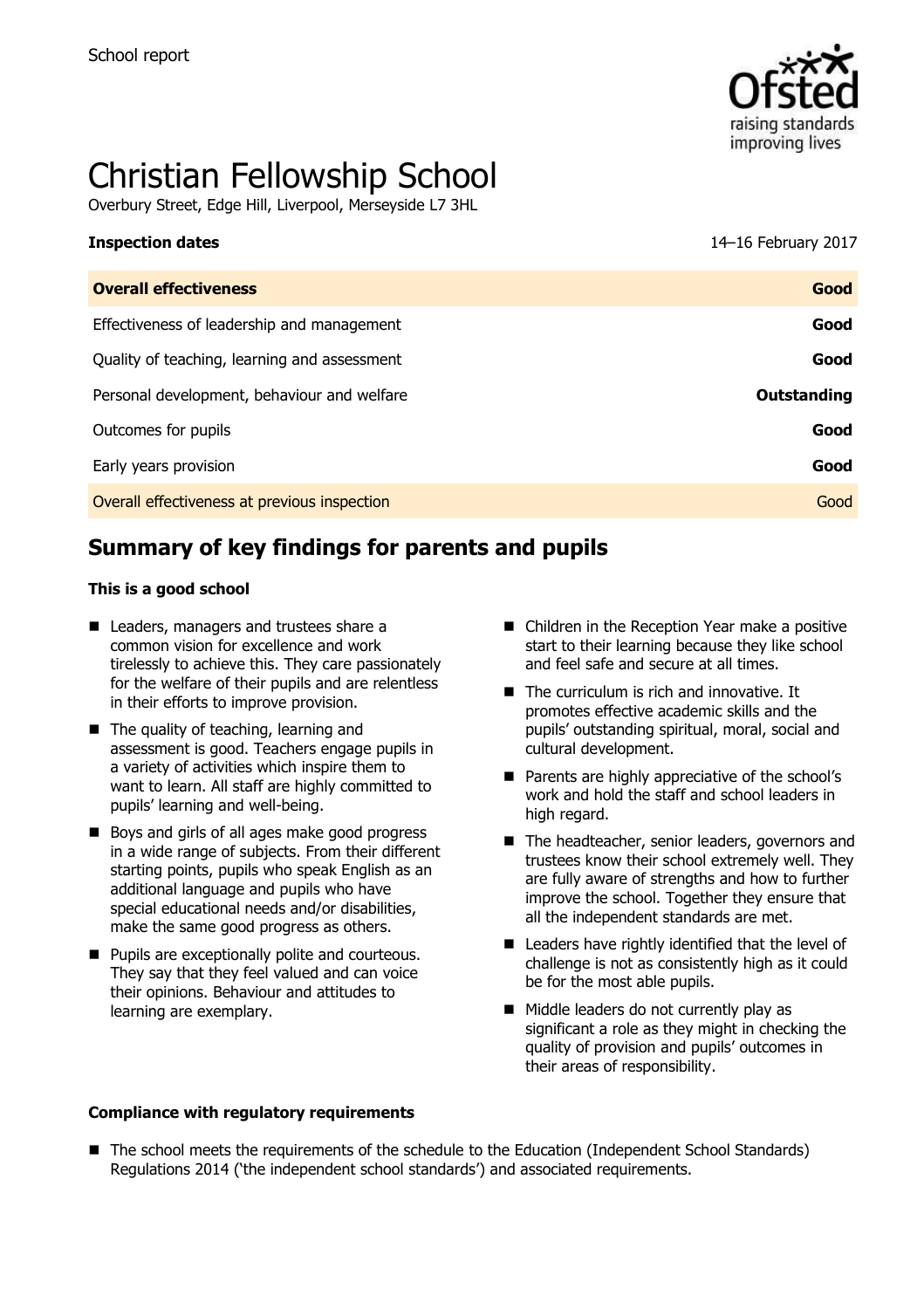

# **Full report**

### **What does the school need to do to improve further?**

- Ensure that the curriculum and teachers challenge the most able pupils more consistently by:
	- sharing the good practice that already exists across the lower, middle and upper schools
	- continuing to develop more effective practical strategies to extend the learning and skills of the most able pupils.
- **IMPROPE Improve leadership and management by:** 
	- making sure that middle leaders have the skills and opportunity to take more direct responsibility for improving the quality of teaching and holding their teams to account for pupils' progress.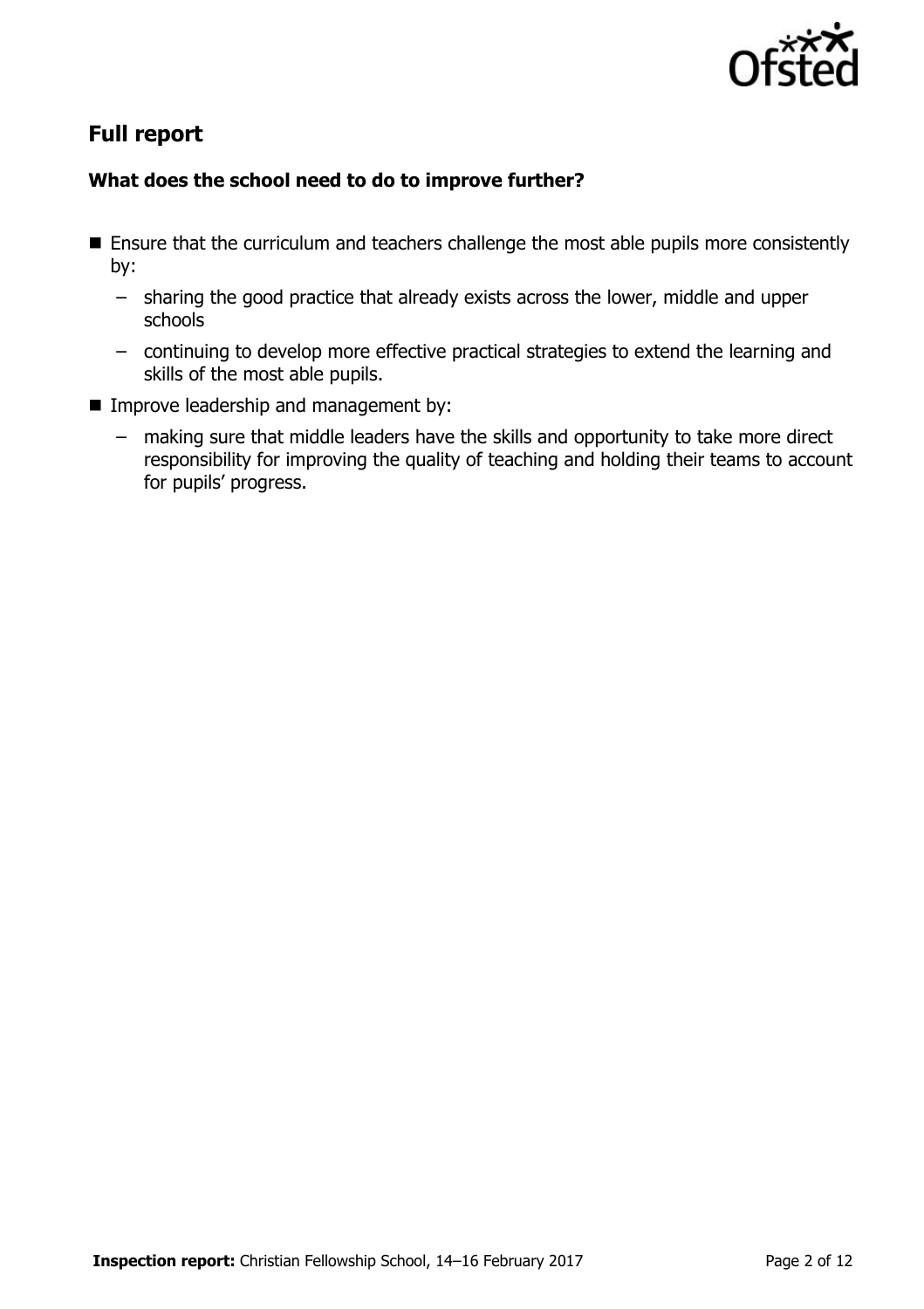

# **Inspection judgements**

#### **Effectiveness of leadership and management Good**

- The headteacher, ably supported by the deputy headteacher, provides inspirational and ambitious leadership. In response, staff work tirelessly and successfully to improve and extend the school's provision and pupils' outcomes. Staff enjoy working here because they say 'the pupils are always eager to learn' and 'there is an exceptional sense of community'.
- All staff promote an ethos where every pupil is seen as a special individual, with many opportunities to flourish and succeed.
- Senior leaders are constantly evaluating and improving what the school offers and as a result outcomes for pupils are improving along with the quality of teaching and learning. Pupils learn to read quickly and well. The proportion of Reception children achieving a good level of development has increased. Pupils' GCSE results in Year 11 are rising.
- The role of middle leaders is underdeveloped. Subject leaders and heads of lower, middle and upper school do not have enough opportunities to check on what is happening across the school and to share good practice.
- The engagement with parents is excellent. Leaders and the trustees regard themselves as being in partnership with parents who are actively encouraged to take part in the life of the school. Parents approve of the balance between academic and pastoral support.
- The school works well to ensure that pupils who have special educational needs and/or disabilities make good progress. Families are involved in all decision-making regarding their children's support and development. Staff are well trained to support these pupils, who make good progress as a result.
- The curriculum reflects the values of the school and its strong Christian roots. Younger pupils follow the early years curriculum and key stages 1 and 2. Older pupils have the opportunity to achieve the EBacc qualification. Even though the school is relatively small, it provides a varied range of subjects and through the 'Flexi-Ed' programme the school seeks to provide additional courses, which follow pupils' individual interests. In recent years, these have included computer science, music, performance arts, a second modern foreign language and other options.
- Facilities for sports are extended by using local providers so that pupils can enjoy developing skills in water sports, swimming, tennis, athletics and badminton, among others.
- The curriculum has a global dimension through the emphasis on politics, economics and world faiths. This term, pupils have already heard directly from guest speakers from Uganda and Iraq. There are annual visits to Holland and Romania, where pupils work with Romany families. Pupils have recently debated topics such as the referendum about Britain's continuing membership of the European Union and the United States presidential election. Pupils are effectively taught to see themselves not only as British citizens but also as 'global citizens'. As a result, all these experiences contribute significantly to pupils' outstanding spiritual, moral, social and cultural development.
- The curriculum also has a practical dimension through a course the school calls 'Equipped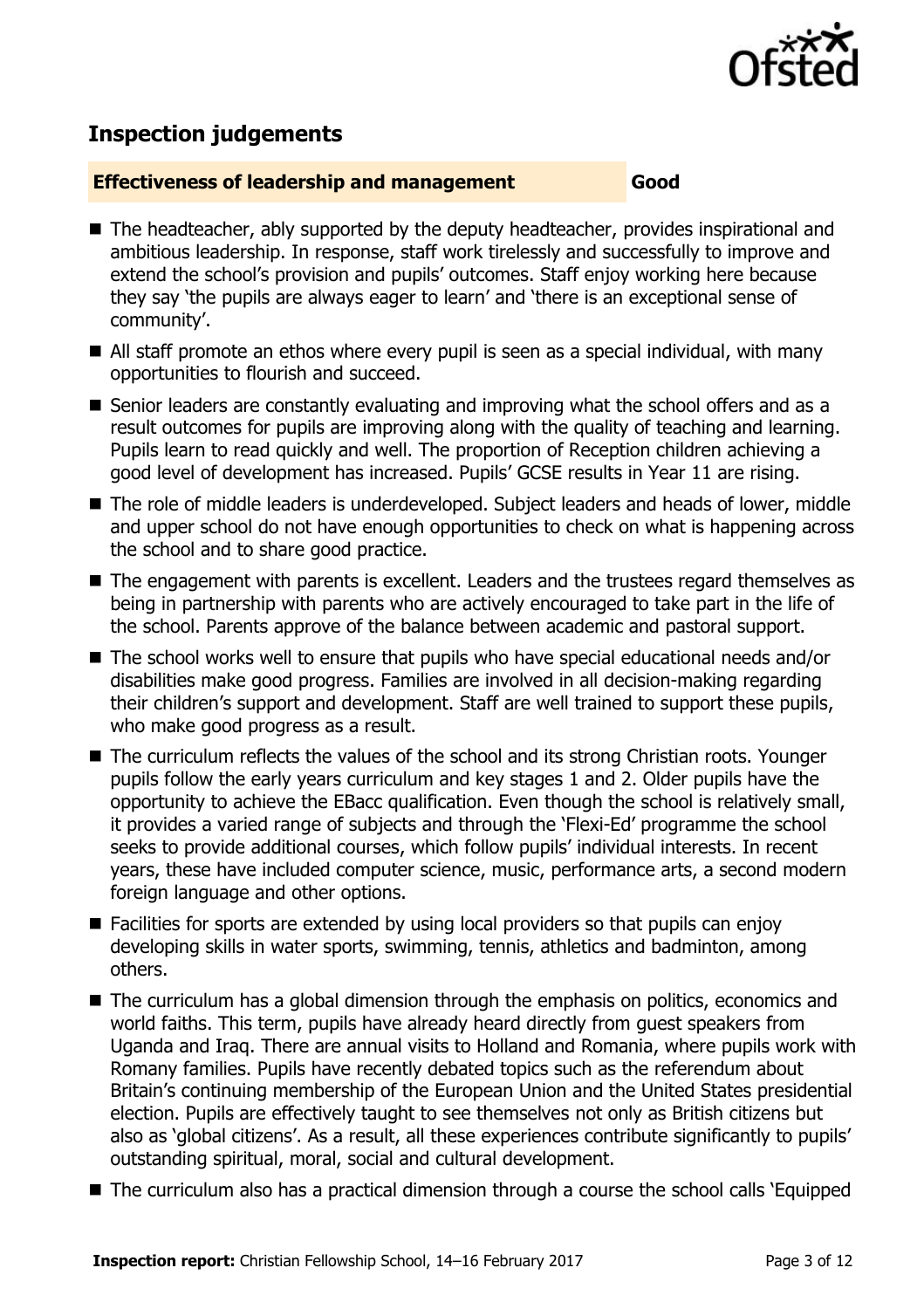

to Serve' (ETS). Here, pupils learn many practical skills and make a strong contribution to the local and wider communities. For example, some pupils visit a local care home as part of a 'memory friend project', recording the reminiscences of older residents about life in Liverpool during the war years.

- All Year 11 pupils go on to higher or further education courses when they leave this school. Their academic and personal development ensures that pupils are well prepared for life in modern Britain.
- Leaders, governors and trustees pay particular attention to ensuring that the school premises are safe and secure. The site manager regularly inspects the building and grounds, and keeps exemplary records relating to fire, water and electricity checks and other health and safety matters. His work is overseen by an experienced governor.
- The proprietor, leaders and managers are rigorous in ensuring that the independent school standards are met. The school's effective safeguarding policy is published on its website.

#### **Governance**

- Governance is good.
	- Experienced and well-qualified governors, some of whom are trustees, ask challenging questions of leaders and probe the answers. Governors keep an ongoing action log to monitor what actions have been decided upon and how they are being pursued. At least one governor is in school each day so governors are able to see for themselves the quality of the school's work.
	- Governors set the tone and ethos of the school in line with the founding trustee's Christian vision and make it relevant to the modern world. This vision is shared by parents and all staff.
	- Governors ensure that the school is on a secure financial footing and that it is well resourced.

### **Safeguarding**

- The arrangements for safeguarding are effective.
- **E** Arrangements are robust and fully meet requirements. Extensive safeguarding training is provided for all staff and the process is overseen by a governor with a professional background in safeguarding children. Files on any vulnerable children provide a meticulous record of actions taken and the subsequent outcomes.
- Trustees, governors and school leaders engage fully with parents to make sure that all pupils are supported and safe.
- Records of site security are kept daily. Any unusual activity is followed up if necessary with the community police officer.
- The school has records of the required extensive searches which take place of the suitability and background of all staff, including those who have lived or worked abroad for some time.
- The school has a rigorous approach to ensuring that pupils are safe when using the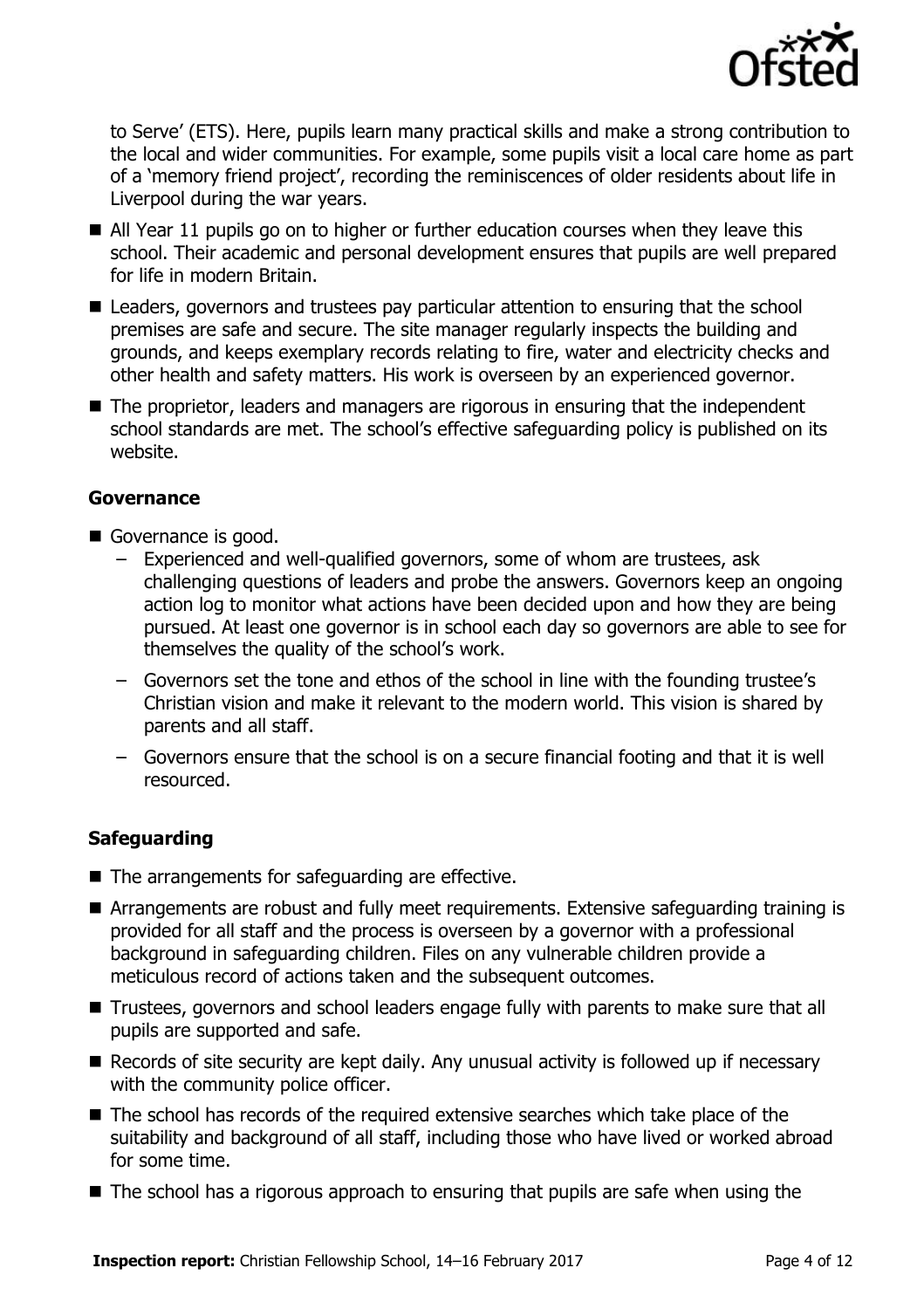

internet and are protected from unsuitable websites.

All staff receive appropriate training in first aid and fire safety.

#### **Quality of teaching, learning and assessment Good**

- Good teaching results in pupils of all ages, backgrounds and abilities making good progress across all subjects.
- Excellent, positive relationships and mutual respect between adults and pupils underpin all learning.
- Teachers have strong subject knowledge and plan lessons which inspire and enthuse their pupils. Pupils particularly enjoy their learning in history and science.
- The teaching of English is a particular strength across the school. There is a very effective focus on correct spelling, grammar and punctuation so that pupils write accurately. Pupils regularly use dictionaries and develop a mature and sophisticated vocabulary at an early stage. They are quickly able to understand the skill of authors in creating a particular effect. For example, Year 6 pupils quickly identified the hallmarks of Badger's character and the conceit of Toad in 'The Wind in the Willows'. Pupils in Year 9 were able to identify Shakespeare's view of the complexity of love in 'Twelfth Night'.
- In mathematics, clear, methodical explanations ensure that pupils have a quick understanding of concepts and learn calculation methods readily. This methodical approach helps less-confident pupils but on occasion the most able pupils could work faster and in greater depth. In the upper school, pupils' learning in mathematics and science was rapid and well pitched to suit different abilities.
- Teachers provide opportunities for pupils to constantly reflect on their learning. For example, in design technology pupils consider the intrinsic value of manufacturing and the importance of creating useful and decorative objects.
- In the upper school, teachers put a very useful emphasis on ensuring that pupils develop good examination techniques.
- There are many ways in which the most able pupils are encouraged. For example, in Year 8, pupils regularly enter the national writing competition and have twice been winners. All Year 8 pupils enter the Guildhall communications examination and most achieve distinction. In Year 7, pupils follow a classical English course, which includes Chaucer and Shakespeare.
- Although there is often evidence of pupils of different abilities completing work at different levels of difficulty, this is not consistently the case across all year groups and in all subjects. In some classes, pupils find the work too easy. The good practice in evidence is not shared widely enough across the school.

#### **Personal development, behaviour and welfare <b>COUTS** Outstanding

#### **Personal development and welfare**

■ The school's work to promote pupils' personal development and welfare is outstanding.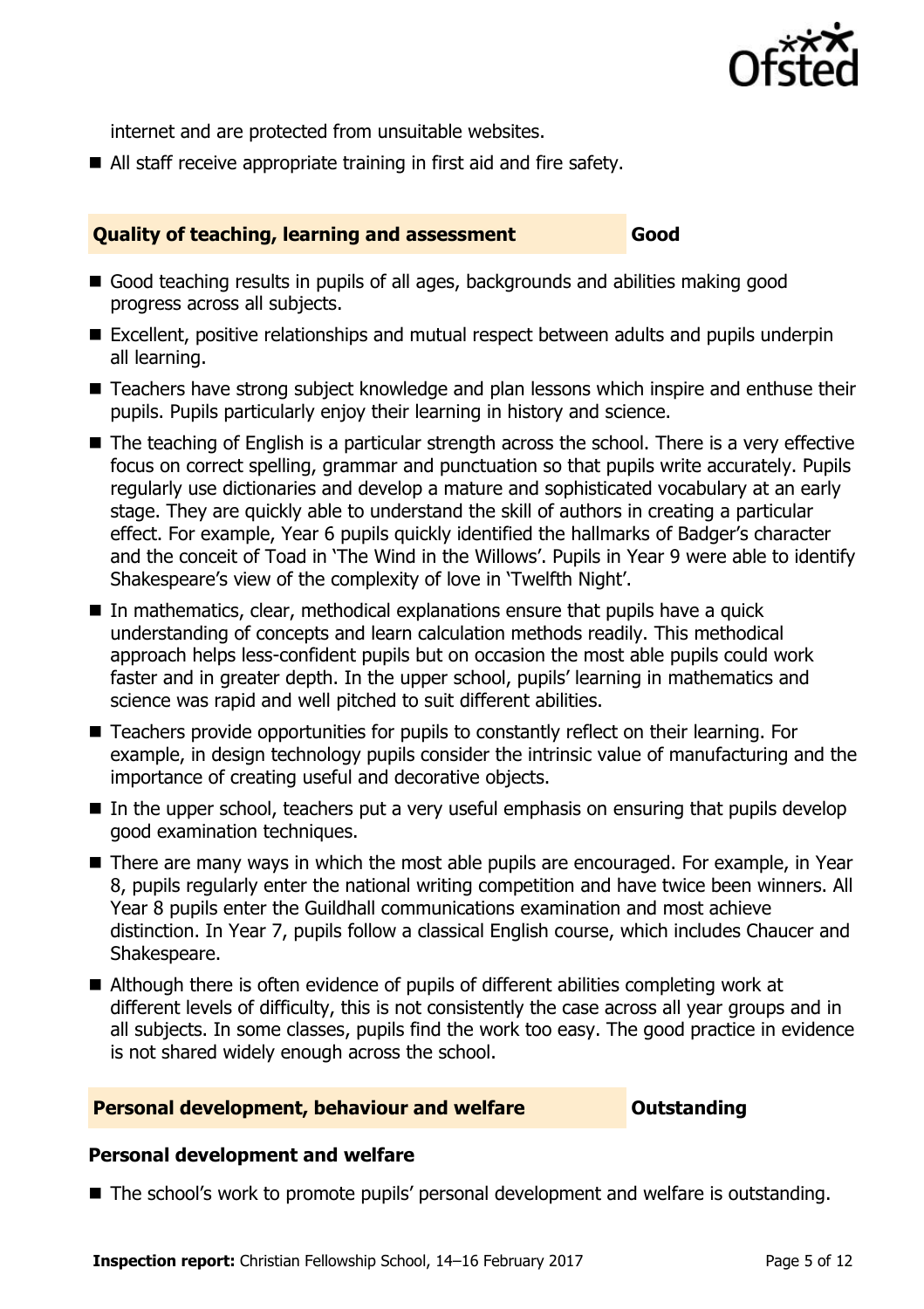

- **Pupils have highly positive attitudes to learning and demonstrate an outstanding ability to** concentrate and complete activities. They show determination to succeed and are proud of their achievements.
- **Pupils show genuine empathy, not only for their classmates but also for children and** families overseas who are living in challenging circumstances. They talk readily about the many charities the school supports. For example, they have provided football kits for children in Zimbabwe, sent money to support a new school for children in Uganda, and regularly raise funds for families in Romania. They have displays of letters of thanks, for example, from two Yazidi teenagers who wrote to say that messages from Christian Fellowship pupils gave them hope.
- **Pupils enjoy assembly and readily volunteer to spontaneously lead prayers. They are** proud of their own faith but understand and fully respect that of others.
- **Pupils say that they feel very safe and nurtured in school. Bullying is extremely rare and is** dealt with very effectively if it occurs. Most pupils say that there is no bullying at all; it is just a 'falling out' between friends. Pupils learn how to keep themselves safe through many subjects in the curriculum and from discussions with the community police.
- There is an excellent awareness among pupils of how to use the internet and social media safely. The school is vigilant as regards pupils' access to the internet in the interests of safety. Pupils are keenly aware of the dangers of radicalisation and know that the 'Prevent' duty exists to protect them.

#### **Behaviour**

- $\blacksquare$  The behaviour of pupils is outstanding.
- Pupils' conduct around the school and at breaks and lunchtimes is impeccable. They are very courteous, friendly and helpful. Older pupils take great pride in supporting and guiding young ones.
- Disruptions to learning are extremely rare and there are very few entries of incidents in the school behaviour log book.
- Attendance rates are above the national average because pupils greatly value and much enjoy their learning at school.
- The attendance, progress and welfare of any pupils attending day-release courses elsewhere are rigorously checked by senior leaders. These pupils gain useful qualifications and their attitudes and attendance at these courses are also exemplary.

### **Outcomes for pupils Good**

- Evidence from observing pupils' work in lessons and analysing their written work in a number of subjects shows that from their different starting points progress is good for all pupils. Standards of presentation of work are high.
- In the lower school, pupils make equally strong progress in mathematics and writing. They achieve well in a range of mathematical skills and are writing short stories by the end of Year 1.
- Standards in reading are high. There are extensive opportunities to read in school. Pupils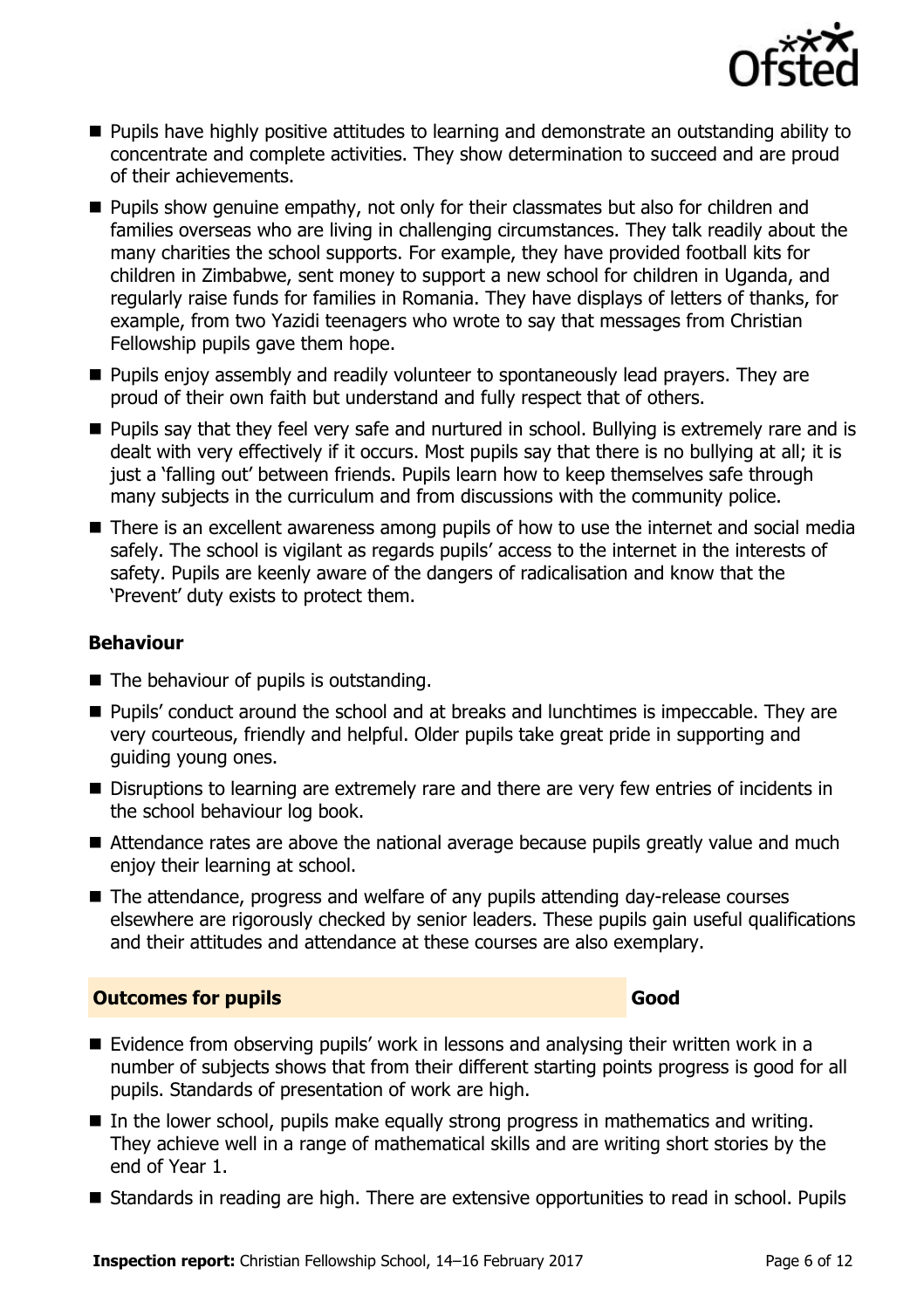

in Year 8 take part in 'Book chase', where they read 15 different genres across a term. Pupils in Years 6 and 7 aim to read a minimum of five challenging books. Younger pupils read with pleasure. They enjoy a range of different types of books and can recount plots and narrative successfully. Pupils in Year 6 identify their favourite authors and why certain books appeal to them. They read with fluency and expression and understand how characters develop and change. For example, pupils are readily sympathetic with Edmund in 'The Lion, the Witch and the Wardrobe', while not condoning his actions.

- Older pupils in the middle and upper schools are attaining well above expectations in both English and mathematics. Pupils are able to weigh evidence carefully, for example, arguing for and against different issues in religious studies, and developing the necessary skills to compare and contrast the works of different authors.
- In mathematics, older pupils demonstrate a good understanding of different mathematical concepts. The proportion of pupils gaining five or more passes at GCSE, including English and mathematics, was above the national average in 2016.
- Work is well adapted for pupils who have special educational needs and/or disabilities, enabling them to make the same good progress as others. Their achievement is carefully measured by senior leaders. Pupils who speak English as an additional language achieve as well as other pupils in school.
- The most able pupils achieve well in a range of subjects. Standards in English are particularly high in all parts of the school. In mathematics and science, pupils display good skills in reasoning and problem-solving. However, there are sometimes missed opportunities to further accelerate their progress when more able pupils find work too easy.
- The 'equipped to serve' sessions introduce pupils to all manner of practical and life skills, such as gardening, sustainable technologies, financial management, work experience, British political institutions, public speaking, first aid, cookery, car maintenance, painting and decorating. Pupils enjoy these topics and the skills they develop in the aspects they study are impressive.
- The outcomes achieved by pupils help them, virtually without exception, to progress to the next stage of their lives, be it in education, employment or training. Their qualifications, personal development and communication skills, ensure that they are well equipped to take their place in modern Britain as worthwhile citizens.

#### **Early years provision Good Good**

- Children in the Reception Year make good progress from their different starting points. Most begin school with the skills and knowledge which are typical for their age. Children settle quickly and are keen to learn.
- Excellent relationships with parents are made from the outset. Parents have often brought their children to school before they start formally, so they are used to the other children and staff. Children's behaviour is outstanding for their age.
- **Progress is good across the year so that nearly all children are well prepared to enter** Year 1. The proportion of children achieving a good level of development is usually above the national average but varies from year to year because class numbers are small. Children use their phonics skills well to read simple unfamiliar words and show a good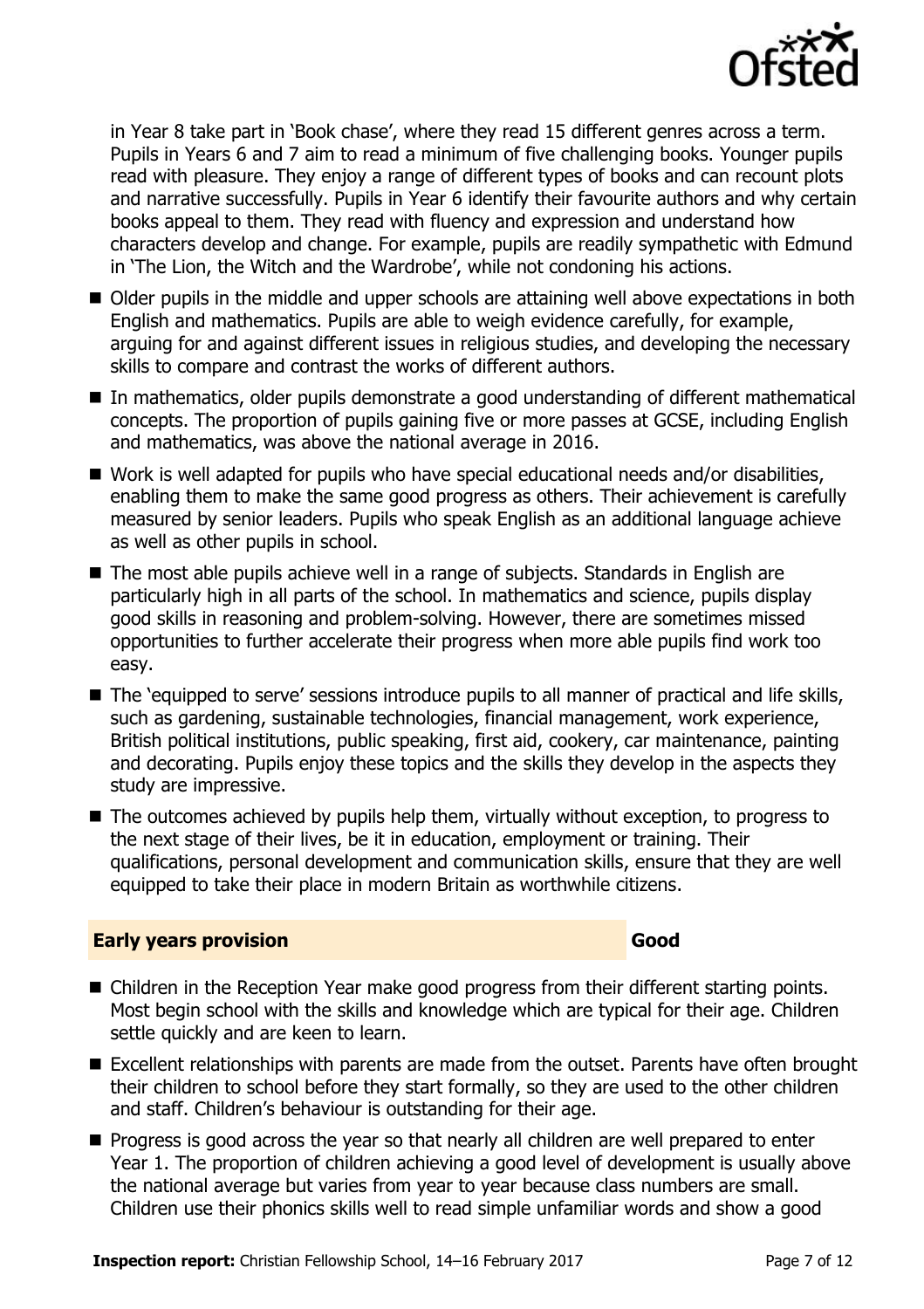

understanding of the books and stories they read.

- Leaders carry out assessment regularly and this data is used to ensure that individuals who are not achieving as well as expected are supported to catch up. Lower-attaining children make noticeable progress in phonics, letter formation and understanding and using numbers beyond 10.
- Teachers make learning enjoyable, for example by using puppets and storytelling. Pupils make good progress in independent writing. Many strategies are used to help children visualise mathematical problems, for example using strings of beads in different colours.
- The school has effective partnerships with other agencies and the local authority to support children who are identified as having special educational needs and/or disabilities. As a result, these children make good progress. Children who speak English as a second language make good progress because of the individual attention they receive.
- Children feel loved, safe and secure. Strong relationships give children confidence. No child is overlooked. A real strength is the interaction the Reception children have with the rest of the school. Older pupils play with them and support them. They regularly attend whole-school events and the summer term is devoted to ensuring that they are 'Year 1 ready'.
- Leadership is good. All safeguarding and welfare requirements are met. All adults have undertaken paediatric first aid training. Vigilant staff ensure children's safety and take every opportunity to teach children the skills needed to manage their personal health, hygiene and safety. Annual staff appraisals review targets and set learning and development needs with teachers and teaching assistants.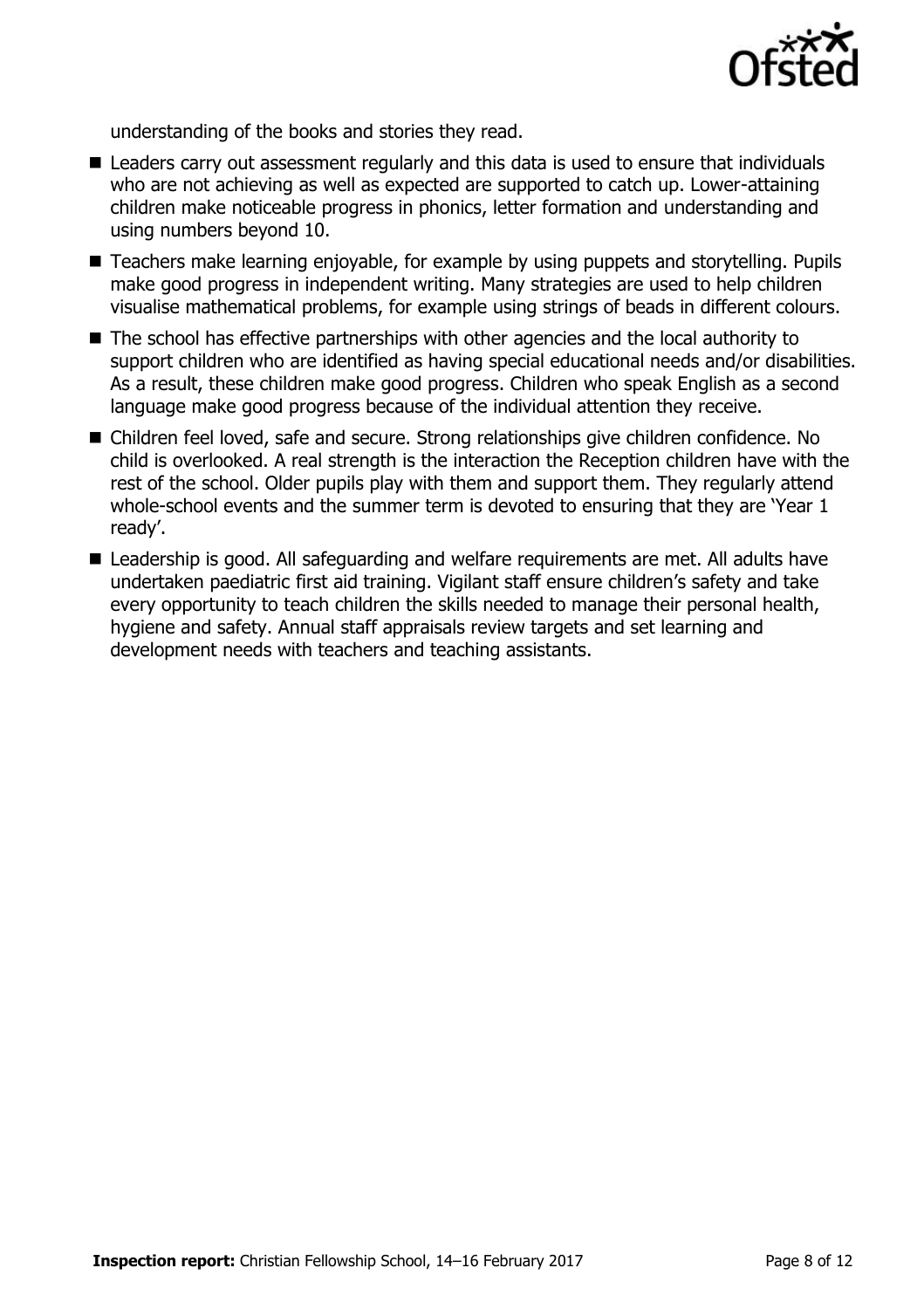

# **School details**

| Unique reference number | 104730   |
|-------------------------|----------|
| DfE registration number | 341/6040 |
| Inspection number       | 10020913 |

This inspection was carried out under section 109(1) and (2) of the Education and Skills Act 2008, the purpose of which is to advise the Secretary of State for Education about the school's suitability for continued registration as an independent school.

| Type of school                      | Other Independent School          |
|-------------------------------------|-----------------------------------|
| School category                     | Independent school                |
| Age range of pupils                 | 4 to 16                           |
| Gender of pupils                    | Mixed                             |
| Number of pupils on the school roll | 135                               |
| Number of part-time pupils          | 0                                 |
| Proprietor                          | Christian Fellowship School Trust |
| Chair                               | John Graham Sharples              |
| <b>Headteacher</b>                  | William Richard Worsley           |
| Annual fees (day pupils)            | £2,434-£4,867                     |
| Telephone number                    | 01517 091642                      |
| Website                             | www.cfschool.org.uk               |
| <b>Email address</b>                | info@cfschool.org.uk              |
| Date of previous inspection         | 19-21 November 2013               |

### **Information about this school**

- Christian Fellowship School is a mixed non-denominational Christian day school. Almost half the pupils belong to a minority ethnic group. Over 20 nationalities are represented in the school.
- The school is registered to admit up to 200 pupils aged between four and 16 years of age.
- An above-average number of pupils have special educational needs and/or disabilities.
- The school aims to assist parents in developing the hearts, minds and practical capabilities of their children to equip them for productive life and work, recognising the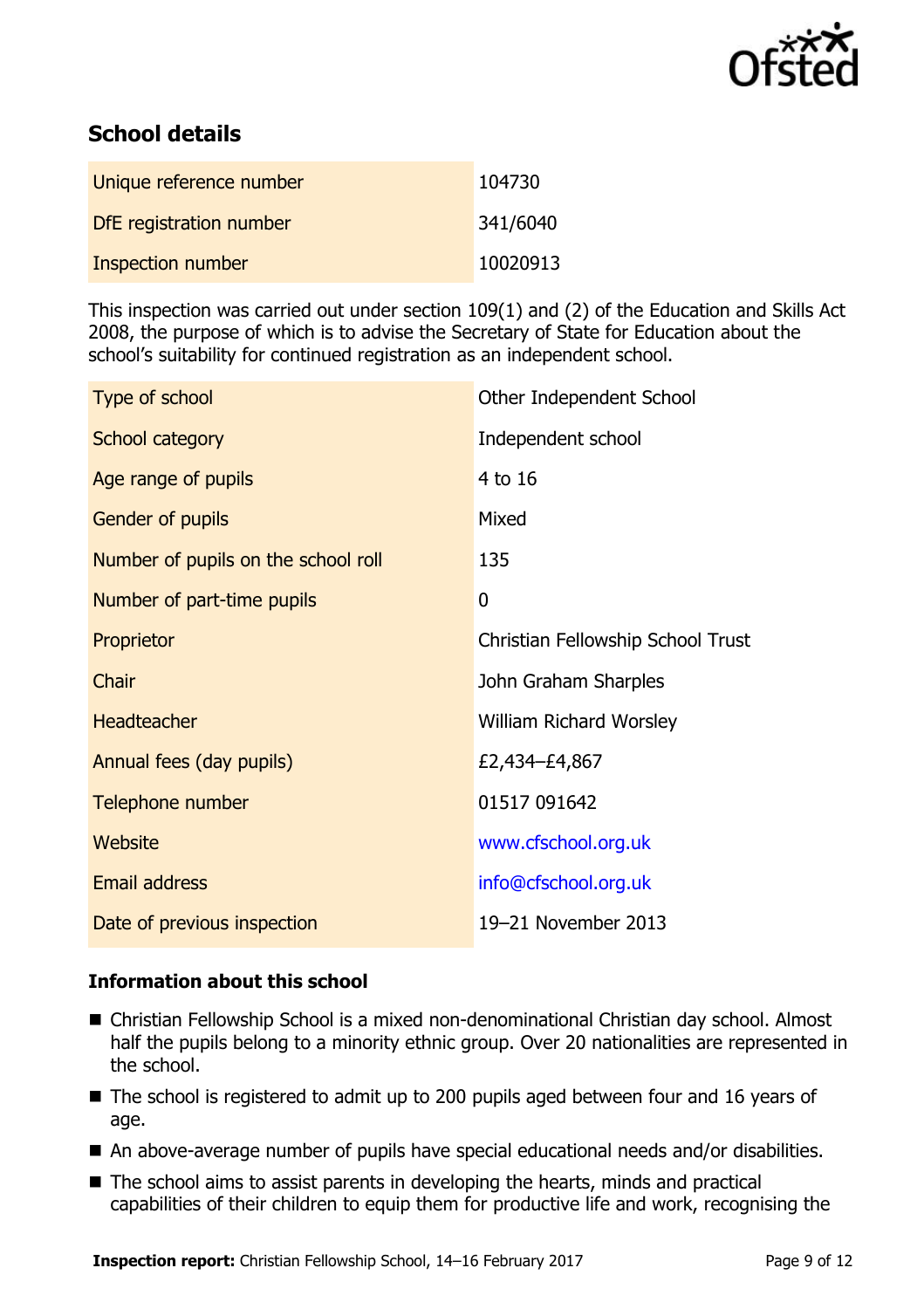

spiritual and eternal, as well as the physical world, and to become responsible citizens.

- $\blacksquare$  The website is fully compliant with statutory requirements.
- The school is housed in one building. It is divided into the lower school (Reception to Year 3), middle school (Year 4 to 8) and upper school (Year 9 to 11). The premises are safe, well maintained and suitable for learning.
- The school occasionally uses alternative provision for day-release pupils at Myerscough College, Preston.
- The school was last inspected on 19–21 November 2013 and was judged to be good. Since the previous inspection, a new headteacher has been appointed. The post of deputy headteacher has been created and a new Reception teacher and special educational needs coordinator have been appointed. Many members of the governing body are new, including the chair of the governing body.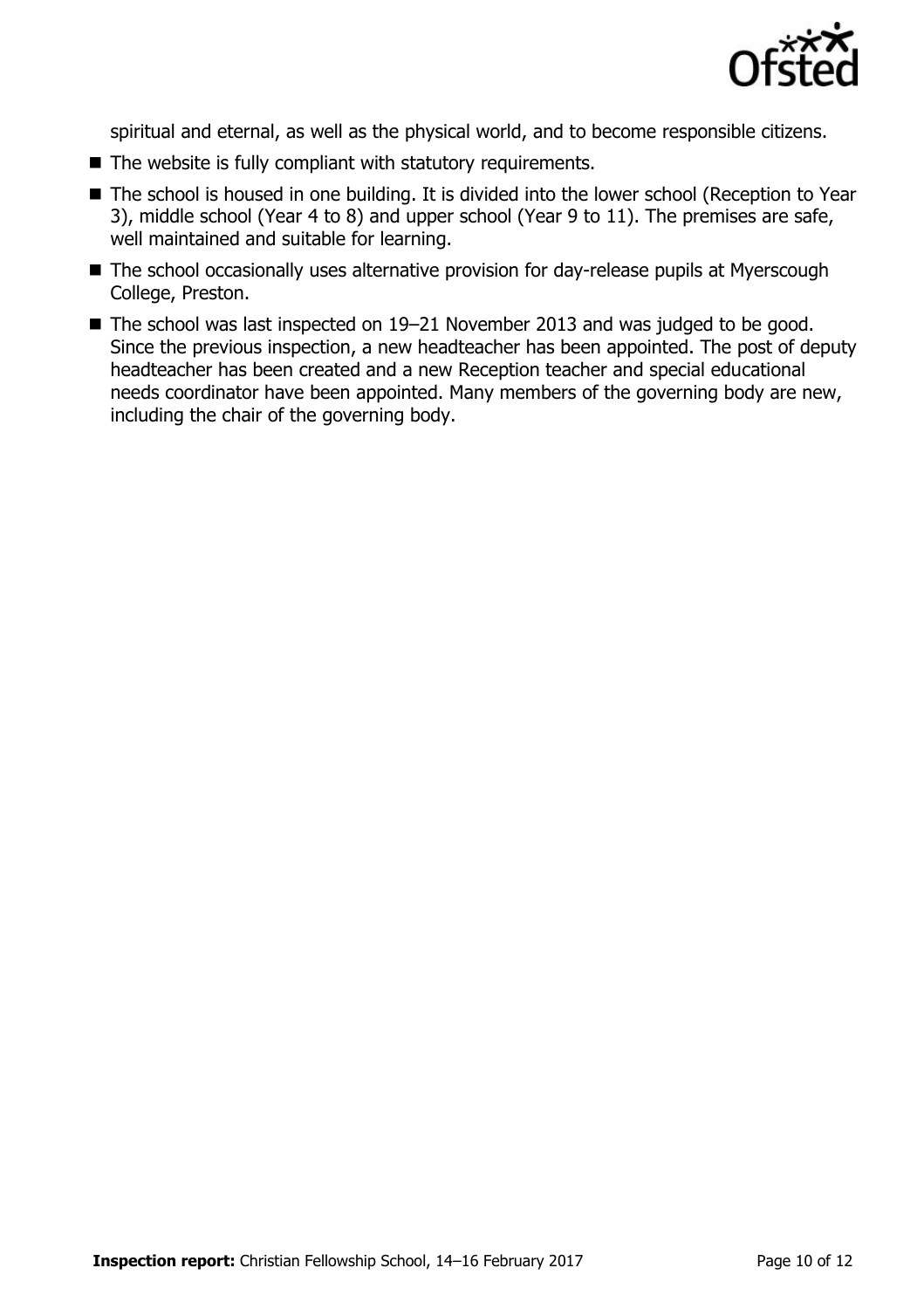

# **Information about this inspection**

- Inspectors observed learning in all year groups in a range of subjects, attended an assembly and listened to pupils in Years 2 and 6 reading. Some of these observations were done jointly with senior leaders.
- They held meetings with staff, pupils, trustees, the chair of the governing body and other governors.
- The inspectors scrutinised all policies and procedures in order to establish the school's compliance with the independent school standards.
- The views of staff were gained from the 35 responses to the Ofsted questionnaire and from discussions with teachers, teaching assistants, administration and other support staff.
- Inspectors gained the views of parents from the 72 responses to the Ofsted online questionnaire, Parent View, letters parents wrote to the inspection team and from meeting parents who were collecting their children from school.
- The inspectors scrutinised the school's documentation relating to safeguarding, the quality of teaching and learning, pupils' attainment and progress, behaviour and attendance records, curriculum planning and school policies. They looked at the work in pupils' books in all year groups.

#### **Inspection team**

**Judith Straw, lead inspector Construction** Ofsted Inspector

**Michael Gaskill Community Community** Ofsted Inspector